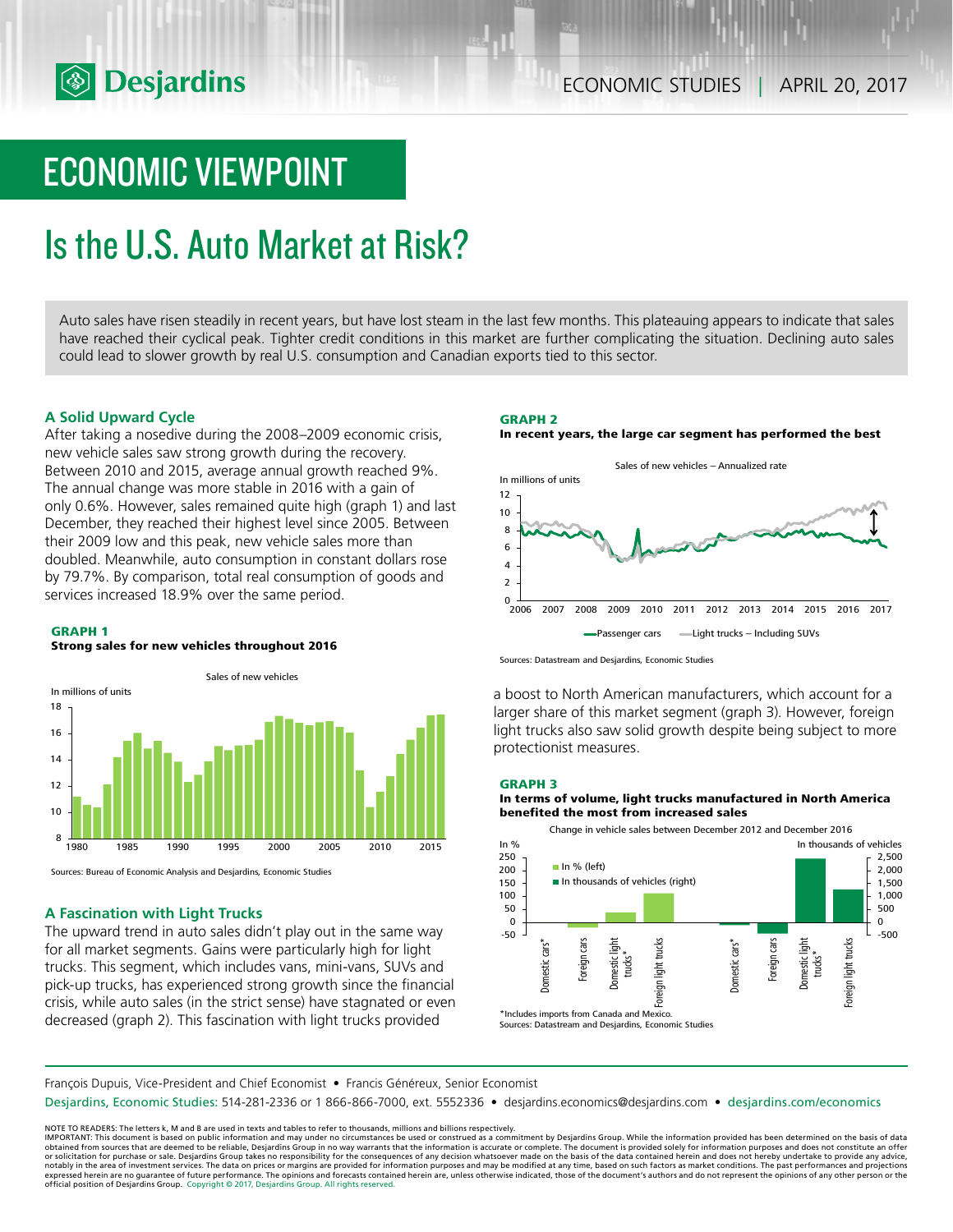

# **Favourable Factors**

A number of elements contributed to the positive performance of the auto sector and light trucks in particular. Certain macroeconomic factors clearly spurred consumption as a whole, such as job creation and greater consumer confidence. Easier credit conditions also played a role, resulting in lower average interest rates and longer terms for car loans (graph 4). These factors enabled consumers to borrow more and opt for more expensive vehicles (graph 5), particularly in the light truck segment.

## **GRAPH 4**





## **GRAPH 5**

**The attraction to more expensive vehicles is reflected in total car loans**



Sources: Federal Reserve Bank of St. Louis and Desjardins, Economic Studies

Low gas prices also encouraged consumers to buy heavier vehicles with relatively higher fuel consumption. While gas mileage has improved over the years for both cars and light trucks, there is still an average gap of 40% between the two categories. Declining gas prices since 2014 has boosted the popularity of light trucks (graph 6) over cars that are less expensive to drive.

## **GRAPH 6**





# **The Start of a Downward Trend?**

The steady growth of auto sales (in the broad sense) is now showing signs of losing momentum (graph 7). After the recent peak in December 2016, auto sales have posted decreases for three consecutive months, a first since winter 2015. With a total drop of 9.7%, this setback is far from negligible and annualized sales for March 2017 were at their lowest level since February 2015. In the first quarter of 2017, light truck sales showed a bit more resilience (-7.8%) than passenger car sales (-12.9%).

## **GRAPH 7**

## **Auto sales appear to have plateaued in the United States**



Sources: Bureau of Economic Analysis and Desjardins, Economic Studies

Declining new vehicle sales is one factor behind the anticipated slowing of real consumption growth in the first quarter of 2017. In terms of annualized quarterly change, auto sales fell 17.1%. Such a significant contraction can only have a negative impact on real GDP growth (graph 8 on page 3).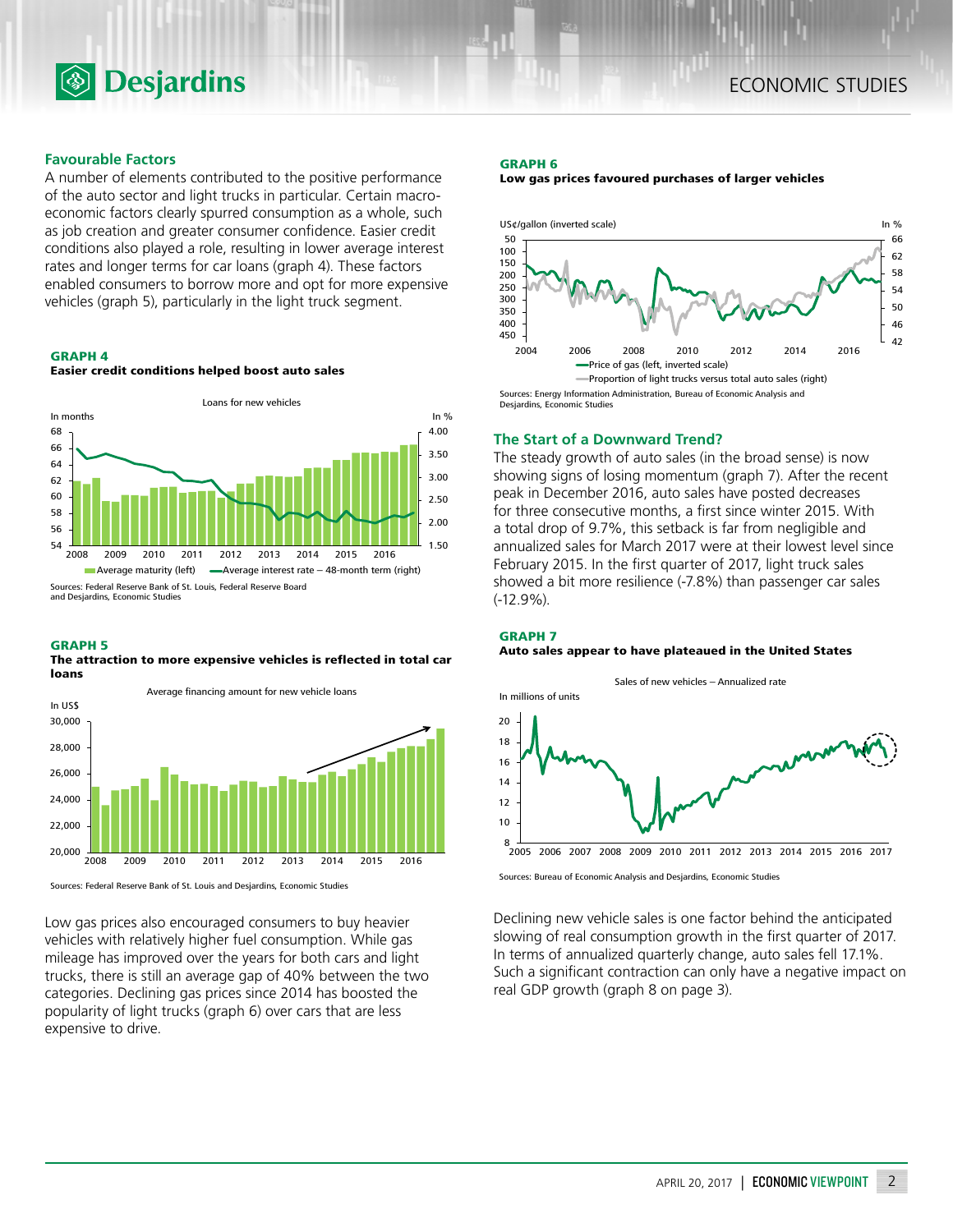

#### **GRAPH 8**

**Consumer spending in the auto sector will likely have a negative impact on real GDP growth**



Sources: Bureau of Economic Analysis and Desjardins, Economic Studies

# **Tightened Credit Conditions**

The decrease in auto sales since late 2016 has lowered the demand for loans. The net percentage of financial institutions that saw an increase in the number of loans fell into negative territory for the first time since this data became available (in 2011) (graph 9 on page 3).

## **GRAPH 9**

#### **Financial institutions have observed a lower demand for car loans**



Sources: Federal Reserve Board and Desjardins, Economic Studies

The drop in demand for cars and loans may be due in part to stricter credit conditions. Since mid-2016, a growing number of financial institutions have tightened their credit conditions (graph 10); this could be the result of a rise in late payments on car loans. Ratio increases remain relatively low, but the number of late payments has never returned to the healthier levels seen before the financial crisis (graph 11).

Outstanding car loans rose considerably in the U.S. economy, increasing from less than US\$700B in 2010 to over US\$1,110B at the end of 2016. There is also a greater number of these loans on the financial markets via securitization. The total value of securitized car loans surpassed its pre-financial crisis peak, even after being adjusted for inflation (graph 12). However, it is important to remember that even if problems in the car loan market escalate, the impact will never be as severe as what we

#### **GRAPH 10**

**Financial institutions are tightening credit conditions for car loans**

Proportion of institutions indicating they are tightening credit conditions for car loans



Sources: Federal Reserve Board and Desjardins, Economic Studies

#### **GRAPH 11 The delinquent loan ratio for the auto market is on the rise again**



Sources: Federal Reserve Bank of New York and Desjardins, Economic Studies

#### **GRAPH 12 More auto loans are on the bond market**





Sources: Federal Reserve Board and Desjardins, Economic Studies

witnessed with mortgages during the crisis. The total amount of car loans represents 5.9% of the U.S. GDP, whereas mortgages soared to over 73% in 2009. Furthermore, the trend for loans does not indicate a significant deterioration in the credit quality of buyers. In 2015 and 2016, 21.9% of loans granted fell into the subprime category, whereas the average since 2004 is 23.3%.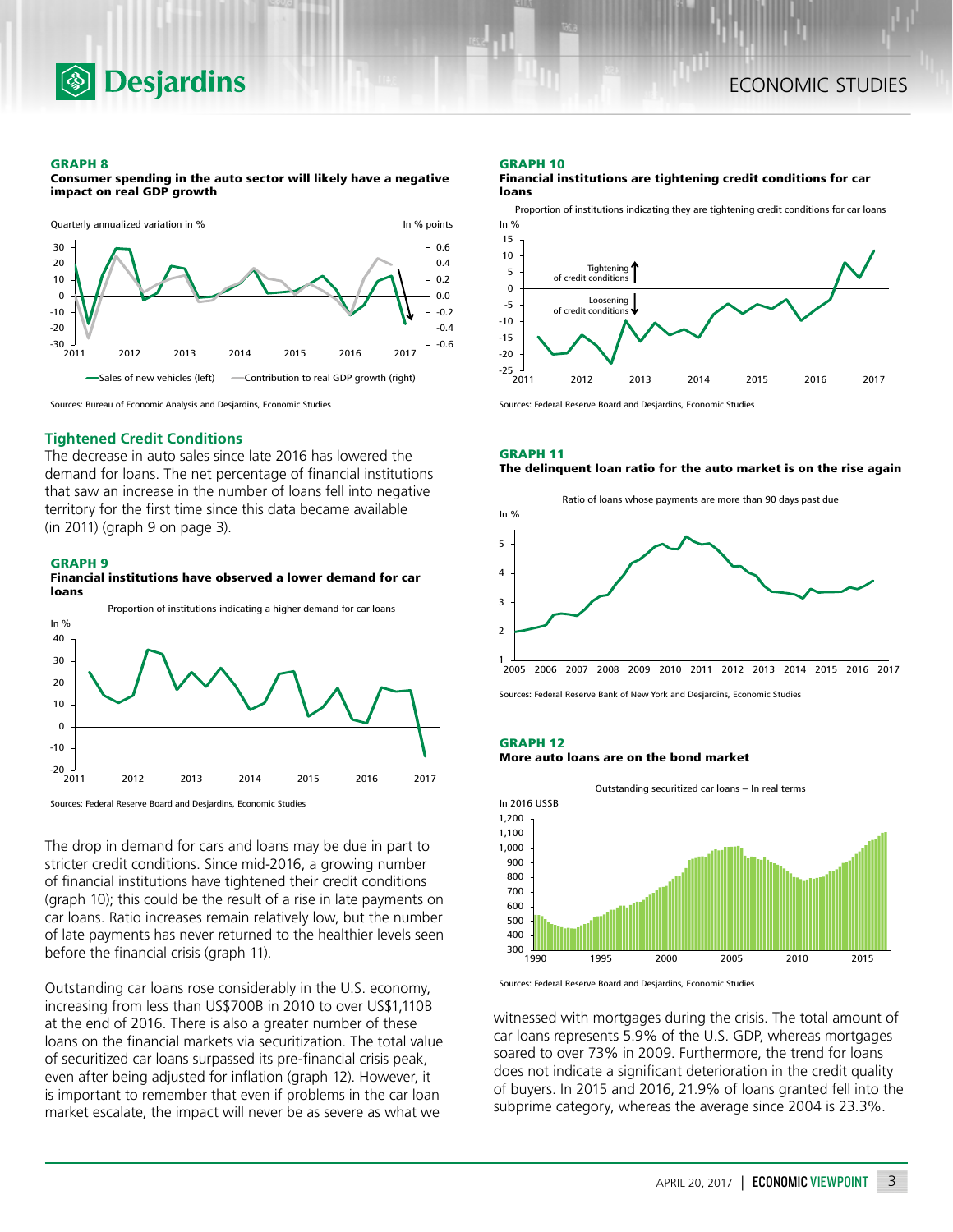Nevertheless, a further deterioration of credit conditions in the auto market could have certain negative effects.

# **Consequences on North American Production**

**<b>Desjardins** 

After plummeting due to the financial crisis and the unique problems facing auto makers, the number of vehicles assembled in the United States experienced a strong recovery between 2010 and 2014, returning to the levels seen during the previous cycle. However, this upward trend has flatlined and the annual change in production was rather neutral in 2015 and 2016 (graph 13).

# **GRAPH 13**

# **Auto assembly stabilized in the United States**



Sources: Federal Reserve Board and Desjardins, Economic Studies

As a result of this stabilization, the inventory-to-sales ratios haven't moved much. From late 2011 to winter 2016, there was a slight upward trend, but a dip has been observed over the past year (graph 14). However, there doesn't appear to be much room to manoeuvre. In fact, according to some indicators, the inventory-to-sales ratio for passenger cars produced in North America is more worrisome (graph 15).

#### **GRAPH 14**

**Inventory tied to the auto sector is relatively high, but nothing dramatic** 



Sources: Bureau of Economic Analysis and Desjardins, Economic Studies

If stagnating sales are not accompanied by a production adjustment, they could lead to increased inventory. This could push down prices for new cars, which haven't seen much movement in the last few years as it is. This phenomenon has

# **GRAPH 15 Inventory of domestic passenger cars is on the rise**



likely already been observed as a number of retailers have offered substantial discounts in recent months in reaction to lower sales. Discounts recently climbed to over 10% of the manufacturer's suggested retail price, a first since the recession. However, despite this incentive, sales have dropped instead of rebounding. Furthermore, a decrease in used vehicle prices (nearly 5% in annual change) has been observed for some time, putting additional pressure on new vehicle sales and prices.

In short, there is reason to fear that the auto market will no longer offer the same growth potential as in previous years. The conditions that were once in its favour, such as easier credit and steadily declining gas prices, now appear to be things of the past. Without a new boost in sales, U.S. auto production will not be able to pick up. The same is true for production in the rest of North America, including Canada, where a similar slowdown was observed in 2016 for the passenger car segment (graph 16).

# **GRAPH 16**





Sources: Bureau of Economic Analysis and Desjardins, Economic Studies

However, other factors could breathe new life into the U.S. auto sector. Consumer confidence is high in the United States; a situation that could spur consumption more quickly. If the Trump administration and U.S. Congress move ahead with substantial tax cuts, the spike in disposable income could help